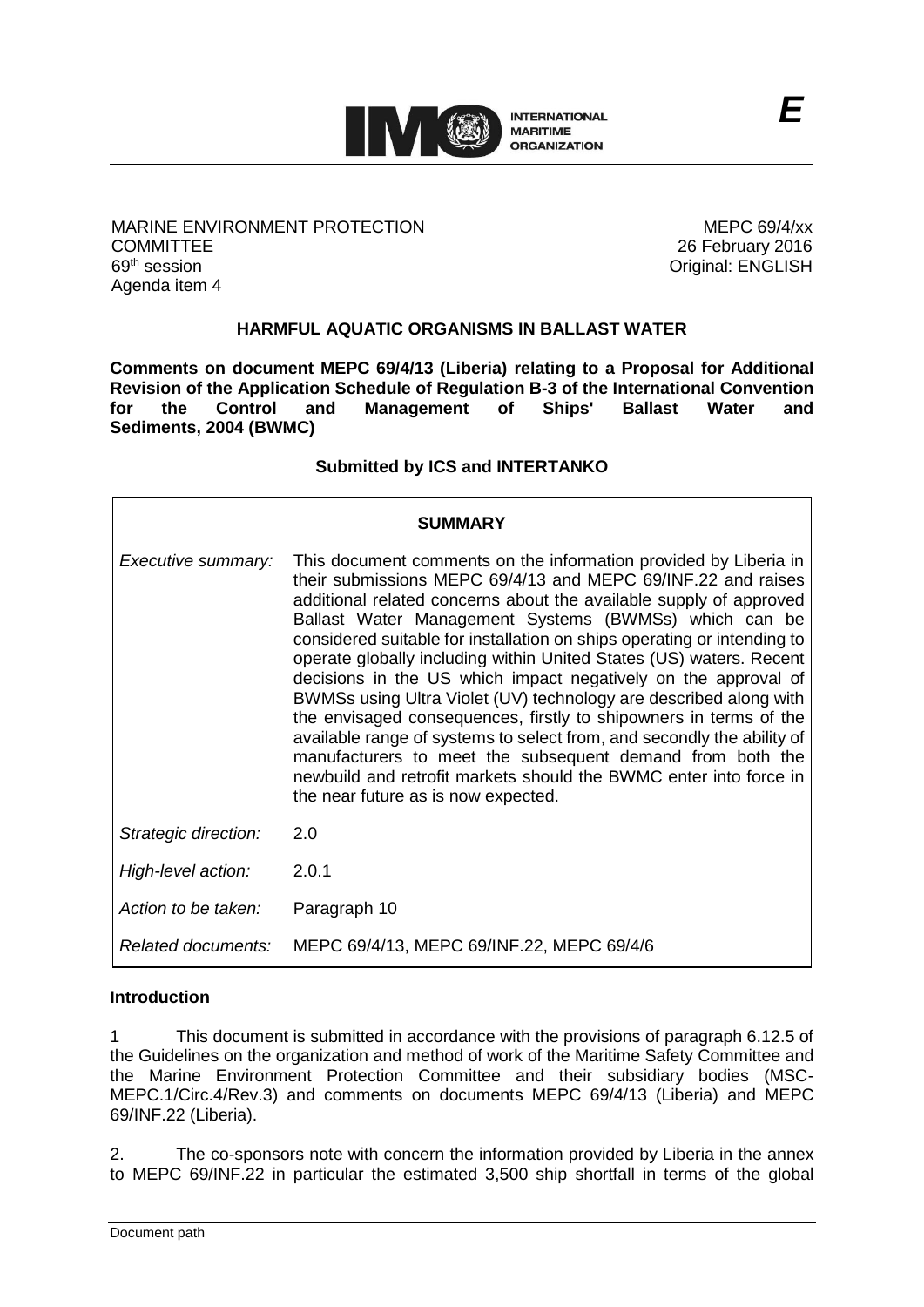dockyard capacity for retrofitting BWMSs in 2020 see paragraph 14 of the annex. It is noted that this shortfall is envisaged to be caused by a spike in the number of IOPP renewal surveys in 2020 together with the increased dry docking time that will be required for the fitting of BWMSs estimated at 1.5 times the normal dry docking duration.

## **Causes of concern leading to early conduct of IOPP renewal surveys.**

3. With respect to paragraphs 7 and 8 of MEPC 69/4/13 and the early completion in 2015 of IOPP renewal surveys ahead of the original scheduled dates in 2016, 2017 and 2018 plus the envisaged early IOPP renewal surveys ahead of the entry into force of the BWMC. The co-sponsors believe that for the following reasons IOPP renewal surveys are being justifiably conducted early:

- *Continued lack of BWMSs fully approved by the USCG for use in US waters*. Shipowners operating or intending to operate their ships globally including within US waters, or contemplating the future re-sale of their ships to those that do, are naturally awaiting USCG approval of a BWMS which has already been approved by an IMO member State. This is to ensure that the system chosen and fitted at great expense will meet in full both the requirements of the BWMC, once it enters into force, and the US Ballast Water Regulations currently in force. At present there are no USCG approved BWMSs for shipowners to select from without running the risk of being forced to replace the systems after only 5 years. Shipowners are therefore renewing their IOPP certificates early so as to give themselves the maximum amount of time before they will need to select and fit a BWMS in the hope a suitably approve systems will later exist;
- *Doubts concerning the robustness of the presently available BWMSs approved by Administrations under the current Guidelines (G8) (adopted by resolution MEPC.174(58))*. Shipowners naturally wish to fit BWMSs which will have been approved in accordance with the revised Guidelines G8 currently under development. It is envisaged that the revised Guidelines G8 will be significantly more robust but this needs to be demonstrated in fact. It is hoped that the revised Guidelines will be completed and adopted as soon as possible so as to facilitate the earliest availability of BWMSs approved in accordance with the revised Guidelines G8.
- *The reservations made by the US in relation to the agreements made by other IMO Member States concerning the non-penalization of shipowners.* The US has reserved its position with respect to important decisions, concerning envisaged PSC inspection procedures and the non-penalization of early movers, adopted/approved by MEPC. These decisions were envisaged to provide assurance to proactive shipowners who fit BWMSs approved by Administrations under the current Guidelines (G8) (adopted by resolution MEPC.174(58). As a result of the US reservations shipowner confidence has naturally been affected resulting in a reticence to fit currently approved systems.

#### **Available capacity for the manufacture of systems adequately approved and certified for use on ships operating globally including in US waters.**

4 In paragraph 11 of MEPC 69/4/13 Liberia states "the Committee recognised that total annual production capacity of BWMSs has been significantly increased in recent years to catch up with the peak demands for retro-fitting". The co-sponsors would however bring to the attention of the Committee the preliminary decisions made by the USCG in December 2015 rejecting the Most Probable Number (MPN) analysis as an equivalent alternative to the method for determining the number of living organisms in the 10-50 µm size class. As a result, if the decisions are affirmed by senior USCG officials, the requests for approval by the USCG of 4 (four) UV systems, all previously approved by IMO member States as complying with BWMS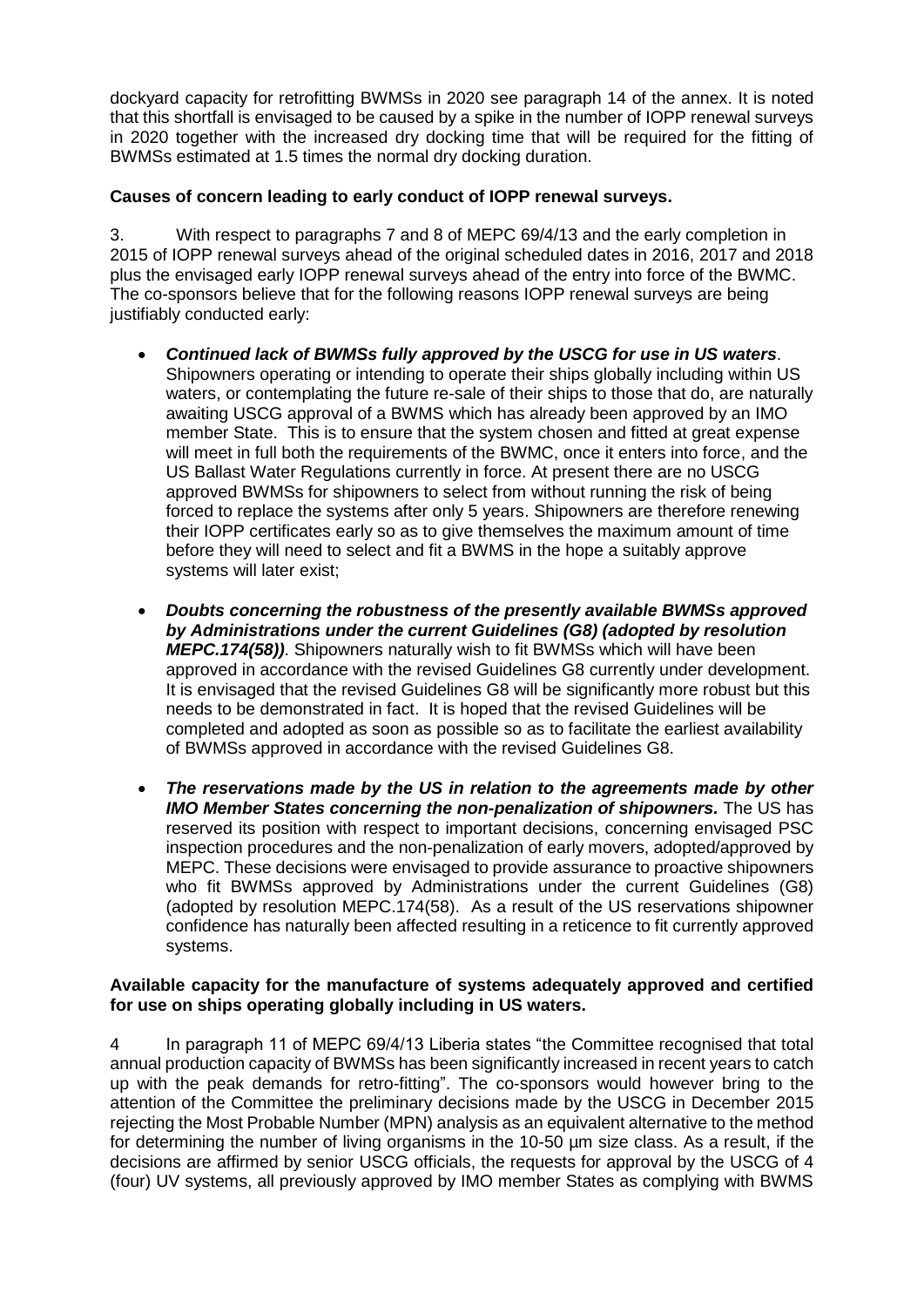approval Guidelines (G8) (adopted by resolution MEPC.174(58)) , will be rejected by the USCG.

- 5 Data available to the co-sponsors shows that:
	- Between 2010 and 2015 approximately 42% of all BWMSs installed on delivered newbuild ships were UV systems type approved by IMO member States other than the US; and
	- Approximately 55% of all BWMSs sold in 2015 for installation on newbuild and retrofit ships were UV systems. This approximates to roughly 1300 BWMSs.
	- At the end of 2015 27 of the 53 IMO member State type approvals of BWMSs were type approvals of UV systems

6 Taking into consideration the information provided in paragraphs 4 and 5 above the ramifications of the decision made by the USCG in terms of the availability of BWMSs that are on the market presently and which previously it would have been hoped would obtain both IMO type approval and USCG type approval is significant. Systems gaining both IMO and USCG type approval are those systems which could reasonably be considered from a shipowners' perspective to be best suited for installation on ships intended to operate globally including within US waters. At present there are no such systems and the removal of UV systems in terms of US approval halves the number of systems shipowners can select from if they wish to operate globally.

## **Conclusions**

7 In line with paragraph 6 above the co-sponsors would therefore argue that the MPN preliminary decision made by the USCG creates substantial BWMS supply issues, should the BWMC come into force soon, and that this should be taken into consideration together with the information provided in the submissions by Liberia when the Committee decides on any actions that may be necessary.

8 The USCG decision relating to MPN analysis as described in paragraph 4 runs contrary to the decision of the IMO member States that have currently type approved UV BWMSs and who have found the use of MPN analysis acceptable in assessing the efficacy of systems. The root cause of this conflict emanates from the difference in definition of *viable organisms* used by the parties concerned. As can be seen from the Report of the Correspondence Group on the review of the Guidelines (G8), MEPC 69/4/6, under item 3.4 a revised definition of the definition viable organism was supported by the group with the exception of Italy and the US. This revised definition proposed in paragraph 39 of the report would support the understanding of most IMO member States as to the intended meaning of *viable organisms* within the G8 Guidelines facilitating the ongoing approval of UV BWMSs whilst meeting the objectives of the BWMC.

9 Shipping needs a common and agreed understanding of the term viable organisms which meets the objective of controlling invasive species and is applied consistently globally by all member States during the type approval of systems and during any subsequent onboard sampling and analysis. A common globally agreed understanding of the term viable organisms will facilitate the availability of the maximum number of BWMSs which are suitable for global use and the co-sponsors would implore all parties to work together to agree and implement a definition which achieves the common objective of controlling the introduction of invasive species through ships ballast water.